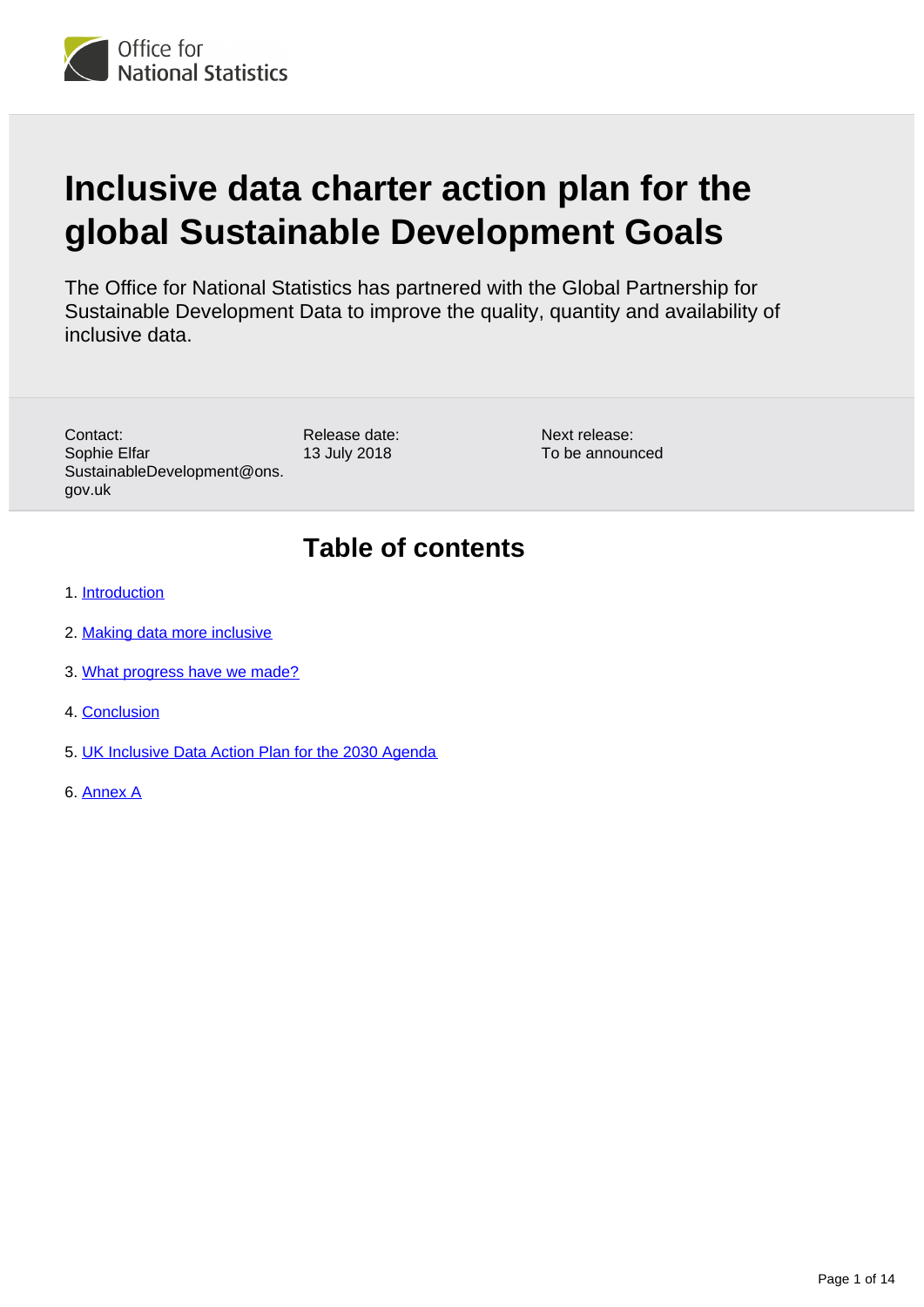# <span id="page-1-0"></span>**1 . Introduction**



#### **About the Inclusive Data Charter**

The golden thread of the Sustainable Development Goals (SDGs) agenda is the promise to leave no one behind. Without this commitment, history tells us that only pockets of our society will progress and often, the poorest and most disadvantaged will fall further behind. To realise this promise, we first need data that are timely, comprehensive and disaggregated – to better understand where these people are, their circumstances and how we can capture them in the data we collect. These data will then be made available to all, including decisionmakers and civil society organisation so that they can prioritise their efforts and develop policies that reflect their needs.

The Office for National Statistics (ONS) has partnered with the Global Partnership for Sustainable Development Data (GPSDD) and its [global network](http://www.data4sdgs.org/initiatives/leave-no-one-behind-data-collaborative) to reaffirm our commitment for improved and strengthened data disaggregation through this charter. Collectively, we will work to improve the quality, quantity and availability of inclusive data and share efforts so that progress is accelerated.

#### **What does inclusive data mean?**

Inclusive data means ensuring that data are collected for all people, regardless of their location, ethnicity, gender or age. It's about closing the data gaps that inadvertently facilitate discrimination and bias in monitoring, evaluation and decision-making for all of society.

The Charter is underpinned by five principles:

- Principle 1: All populations must be included in the data
- Principle 2: All data should, wherever possible, be disaggregated in order to accurately describe all populations
- Principle 3: Data should be drawn from all available sources
- Principle 4: Those responsible for the collection of data and production of statistics must be accountable
- Principle 5: Human and technical capacity to collect, analyse, and use disaggregated data must be improved, including through adequate and sustainable financing

The aspiration of this global network is that others will join us in signing up to the charter and share their Inclusive Data Action Plans, so that we are able to share existing learning, demonstrate at a country level how this work is being done – even in challenging contexts and accelerate the pace of efforts to improve data availability and analysis, enabling the SDG promise to "leave no one behind."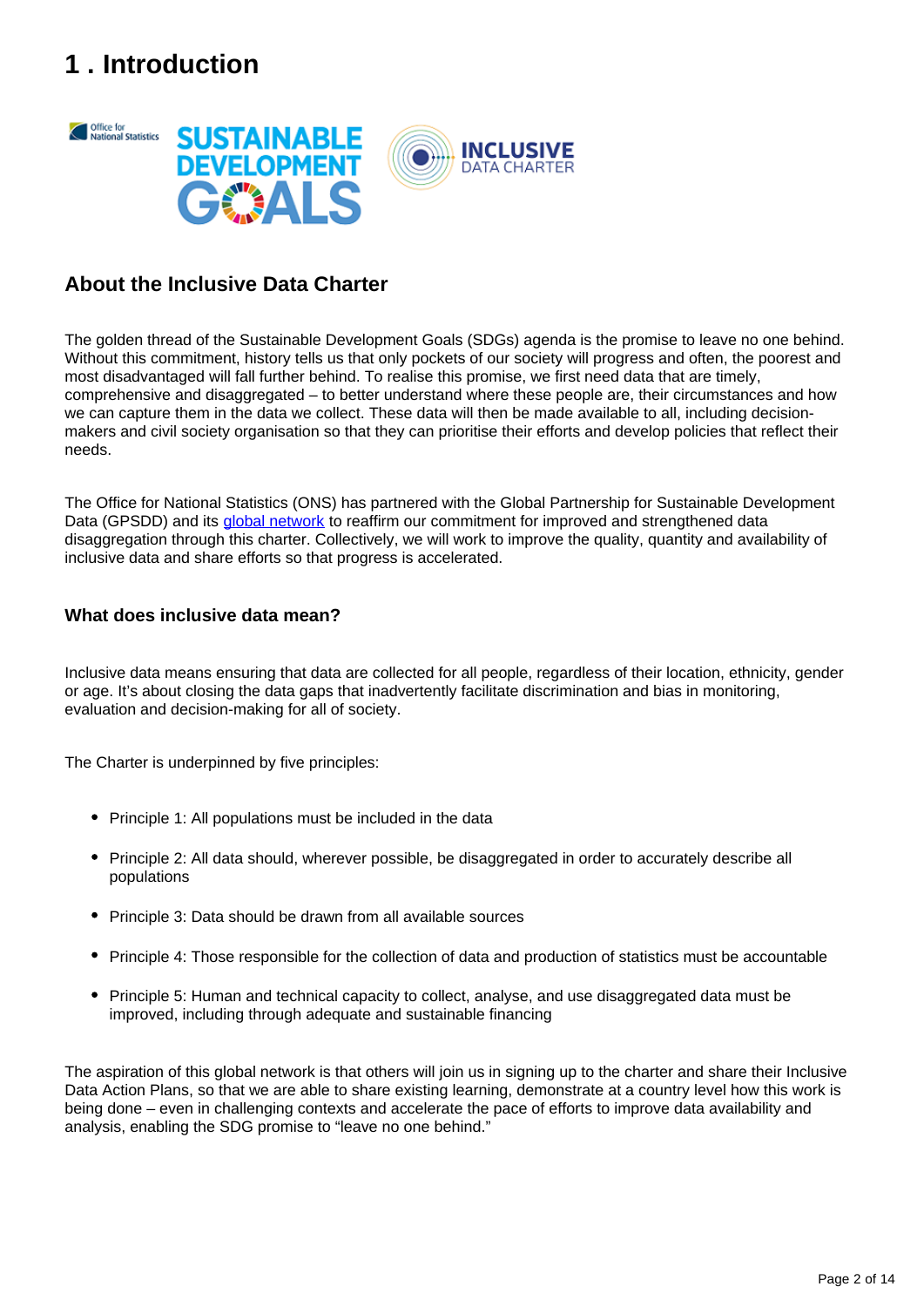#### **Disaggregated data**

SDG indicators "should be disaggregated, where relevant, by income, sex, age, race, ethnicity, migratory status, disability and geographic location, or other characteristics, in accordance with the UN Fundamental Principles of Official Statistics<sup>1</sup>".

#### **ONS and the strategy for UK statistics**

ONS is the UK's National Statistical Institute and largest producer of official statistics. UK official statistics are also produced by the Government Statistical Service (GSS), a cross-government network, spread across a whole range of public bodies, including components of the devolved administrations and UK government departments. Both are led by the National Statistician, John Pullinger.

Our work is directed by the strategy for UK Statistics: Better Statistics, Better Decisions<sup>2</sup> which sets the collective mission to produce "high quality statistics, analysis and advice to help Britain make better decisions".

The Better Statistics, Better Decisions strategy recognises that "Rapid changes in society and technology mean that more data, in richer and more complex forms, is available than ever before. In the commercial world the ability to mobilise the power of data is a key ingredient for success for many organisations. In this context it is more important than ever for official statistics to do the same for the most important decisions facing the country". To support these new challenges, we launched the Data Science Campus in March 2017 which is using innovative new methods and data sources to produce new statistics and insights.

We have the responsibility to report on UK progress towards the 244 global SDG indicators  $3$ . We work in close collaboration with the Department for International Development (DFID) who have policy leadership for SDGs in the UK. Where possible, we work with DFID's strategic partner countries to support capacity development and share knowledge and experience.

#### **Notes about introduction**

- 1. For more information, see paragraph 26 of the Report of the Inter-Agency and Expert Group on Sustainable Development Goal Indicators (PDF 930.06KB), published February 2016
- 2. [Better Statistics, Better Decisions, Strategy for UK statistics, 2015 to 2020](https://gss.civilservice.gov.uk/wp-content/uploads/2012/12/Better-Statistics-Better-Decisions.pdf)
- 3. The total number of indicators is 244. However, because nine indicators repeat under two or three different targets the actual total number of unique indicators in the list is 232.

#### <span id="page-2-0"></span>**2 . Making data more inclusive**

"Good data makes it intolerable to do nothing" John Pullinger, UK National Statistician

Making data more inclusive will ensure that the statistics we collect are for all people, regardless of their location, ethnicity, gender or age.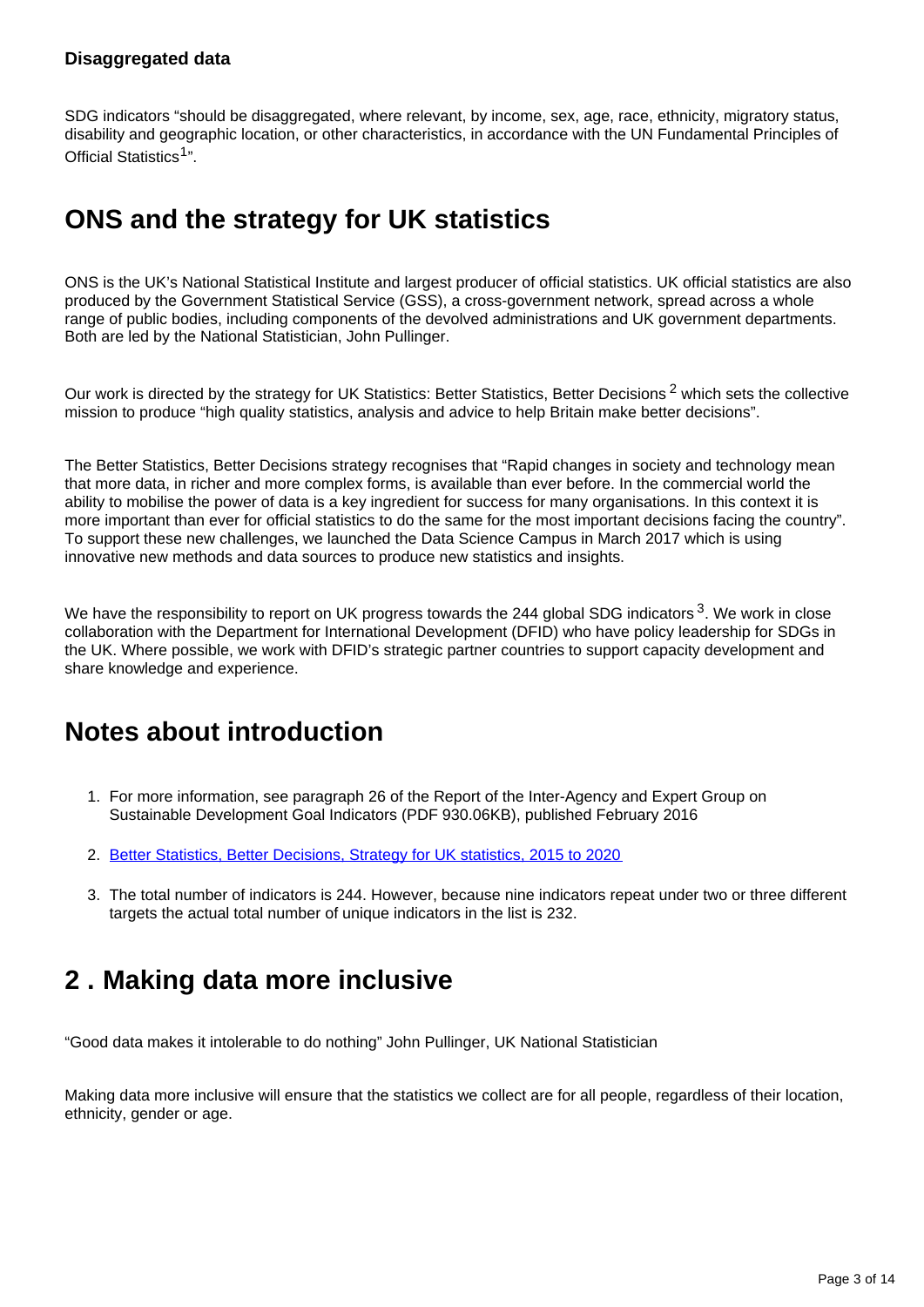ONS and the GSS routinely collect and publish statistics related to the economy, population and society at national, regional and local levels. We have long established statistical systems that provide rigorous, comprehensive and independent statistics for the UK. Despite all this, and the new opportunities brought about by the data revolution, the challenge for the UK is very real. Some of these challenges are outlined in this article, although this is not an exhaustive list.

# **Data collection, quality and dissemination**

- When data are disaggregated to lower levels, they can become less robust and potentially more disclosive.
- Existing survey data might not always be able to provide the information that we need at the levels required, or might only be able to provide it at a country rather than a UK headline level.
- Creating new surveys or adding questions to existing surveys to gain more information regarding new indicators can be expensive and burdensome.
- Administrative data might provide us with more granularities, but as it was not collected for statistical purposes in the first instance its quality will vary and it might not comply with statistical definitions or the concepts we are trying to measure.
- Partnering with others, for example non-official data producers (for example Food and Agriculture Organisation (FAO) to agree how their data can be used by us to better report towards the global SDG indicators.

# **Classification and harmonisation – methods and definitions**

- Surveys are administered across government and by non-official data producers, often using different classifications and definitions; therefore, data across surveys are not always comparable.
- While the SDGs are a global agenda, the methods we use in the UK do not always align with the methods suggested for the global indicators. For some Tier 3 indicators, there are no universally agreed methods at all.

## **Building new capabilities and use of new innovative techniques**

- This means looking for new data sources, linking existing ones, or modelling. For example, the mortality team in ONS is considering linking death registration data to 2011 Census or Hospital Episode Statistics data, so that we can report on deaths from suicide by ethnic group; this will provide disaggregated data for the suicide mortality rate indicator under Target 3.4, which is about ending premature mortality and promoting mental health and well-being.
- We need to become smarter and employ new technologies, such as using earth observation data and satellite imagery to create new data sources.

### **Reporting data for the UK**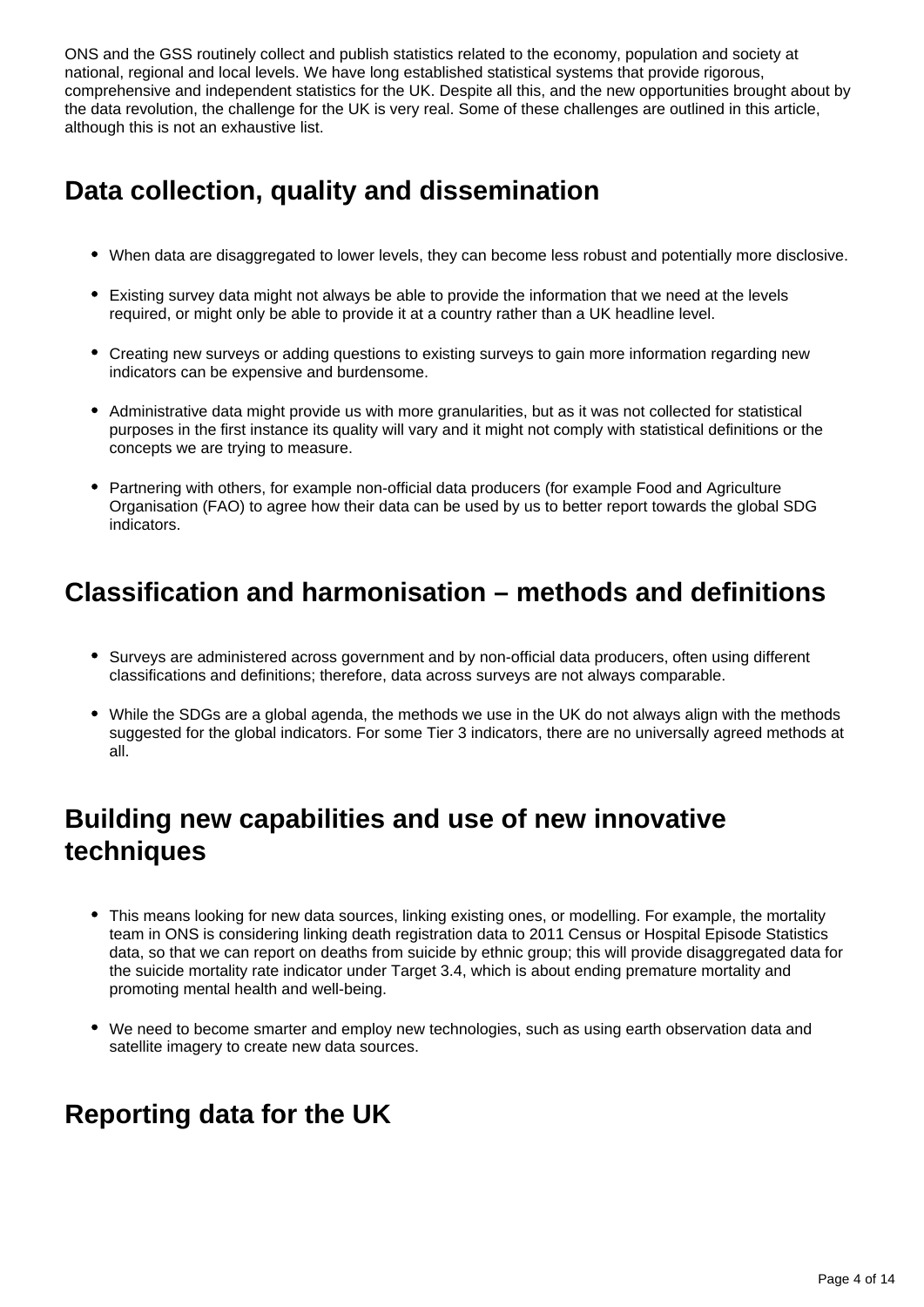Reporting data for the whole of the UK can be challenging, as data are often not collected consistently across the four countries which means that the way devolved administrations (Wales, Scotland and Northern Ireland) measure things like health and education might differ to how data are collected for England.

One of the ways we will overcome some of these challenges is through the Digital Economy Act 2017, which is new legalisation that represents a unique opportunity to deliver the transformation of UK statistics. The existing legal framework governing access to data for official statistics is complex and time-consuming .

The Act gives us powers to make use of data already held across government and beyond. This should deliver better access to administrative data for the purposes of statistics and research, delivering significant efficiencies and savings for individuals, households and businesses. Decision-makers need accurate and timely data to make informed decisions, and for prioritising public resource. This Act will deliver better statistics and statistical research to help Britain make better decisions.

## **Priority data developments**

Since January 2018, we have a dedicated team responsible for working with experts and data scientists to develop new methods, using new innovative techniques, to help us fill SDG data gaps. We are continuing to work with experts from government and beyond (such as charities, academia, business and international organisations) to identify new opportunities to collaborate and accelerate UK efforts to fill data gaps and fulfil the Leave No One Behind (LNOB) commitment.

Research and development work for three priority SDG indicator disaggregations (that is geography, disability and age) are underway. These have either been flagged as a priority by our stakeholders or where there is alignment to other programmes of work across government. More information on these developments can be found in our Inclusive Data Action Plan (section 5).

### <span id="page-4-0"></span>**3 . What progress have we made?**

### **Headline data gaps**

In March 2018, we published our first report on UK data gaps: Inclusive Data Action Plan towards the global Sustainable Development Goal (SDG) indicators<sup>1</sup> which included the first iteration of our Inclusive Data Charter Action Plan. Since then, we have sourced and reported 30% more data; meaning we are now reporting data for 148 of the 244 indicators on our [National Reporting Platform](https://sustainabledevelopment-uk.github.io/) (NRP).

Of the 96 unreported indicators, we have assessed that:

- 10 indicators (10%) are considered genuine data gaps, there are no known data sources that will fill these gaps
- 11 indicators (11%) are non-statistical indicators, these refer to a need for policy implementation, rather than quantitative data measuring progress
- 75 indicators (78%) are believed to have existing data sources available, suitable data proxies, developments in progress or that the indicators do not require measurement (non-statistical indicators)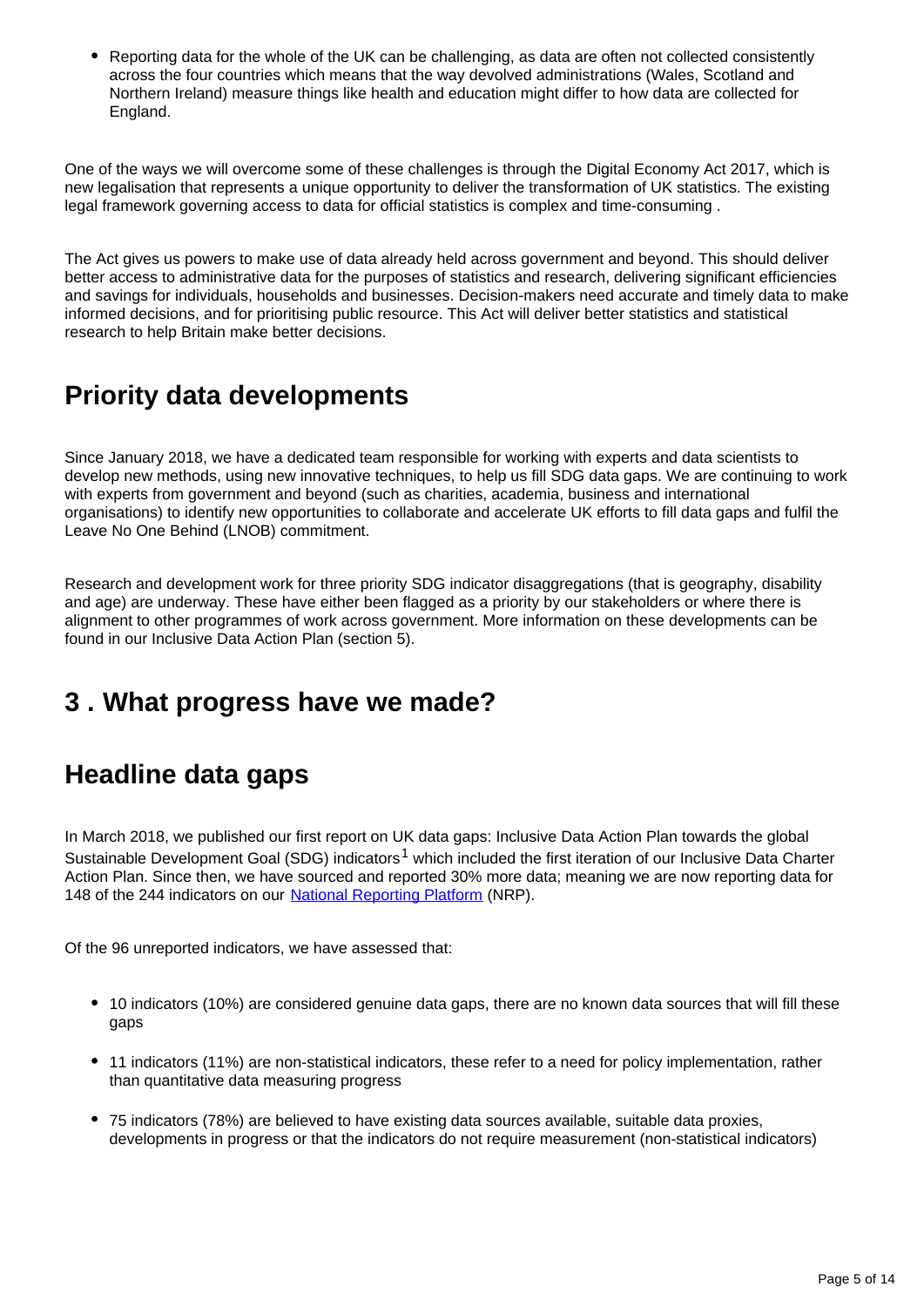As we continue to assess our data gaps and the data we have published on our NRP, our analysis of how these indicators are classified will change, for example, where we believe existing data already exists but it cannot be fully disaggregated, then it will become a disaggregation gap.

# **Disaggregation gaps**

Of the 148 global SDG indicators being reported on our [National Reporting Platform,](https://sustainabledevelopment-uk.github.io/) 99 indicators (67%) are considered to have disaggregation gaps. When we assessed data coverage against the seven levels of disaggregation<sup>2</sup>, we found 459 disaggregation gaps. Figure 1 shows the number of gaps by the seven characteristics.

We have devised a three-staged approach up to March 2020 which will afford us the opportunity to: better understand the challenges for UK data gaps, engage users to understand their priorities and needs and consider the data needs across policy departments to ensure we get maximum benefit and use of these new developments. These developments align to our operational delivery roadmap and strategic priorities for informing public and policy debate.

Stage 1

We have commissioned data developments within ONS that not only support Government Statistical Service (GSS) strategic priorities, but also align to feedback we have received from users (see Section 5).

Stage 2

By the end of March 2019, we will expand our development portfolio by commissioning new developments across the GSS; and through the use of data science techniques and innovations. These developments will include: feasibility works; development of new methods; modelling existing datasets; and creating new data sources to fill data gaps; at headline level and by priority disaggregation.

Stage 3

By the end of March 2020, we have set ourselves a goal of reporting against 75% of the SDG Indicators, and filling 50% of disaggregation data gaps for the eight characteristics stipulated by the United Nations.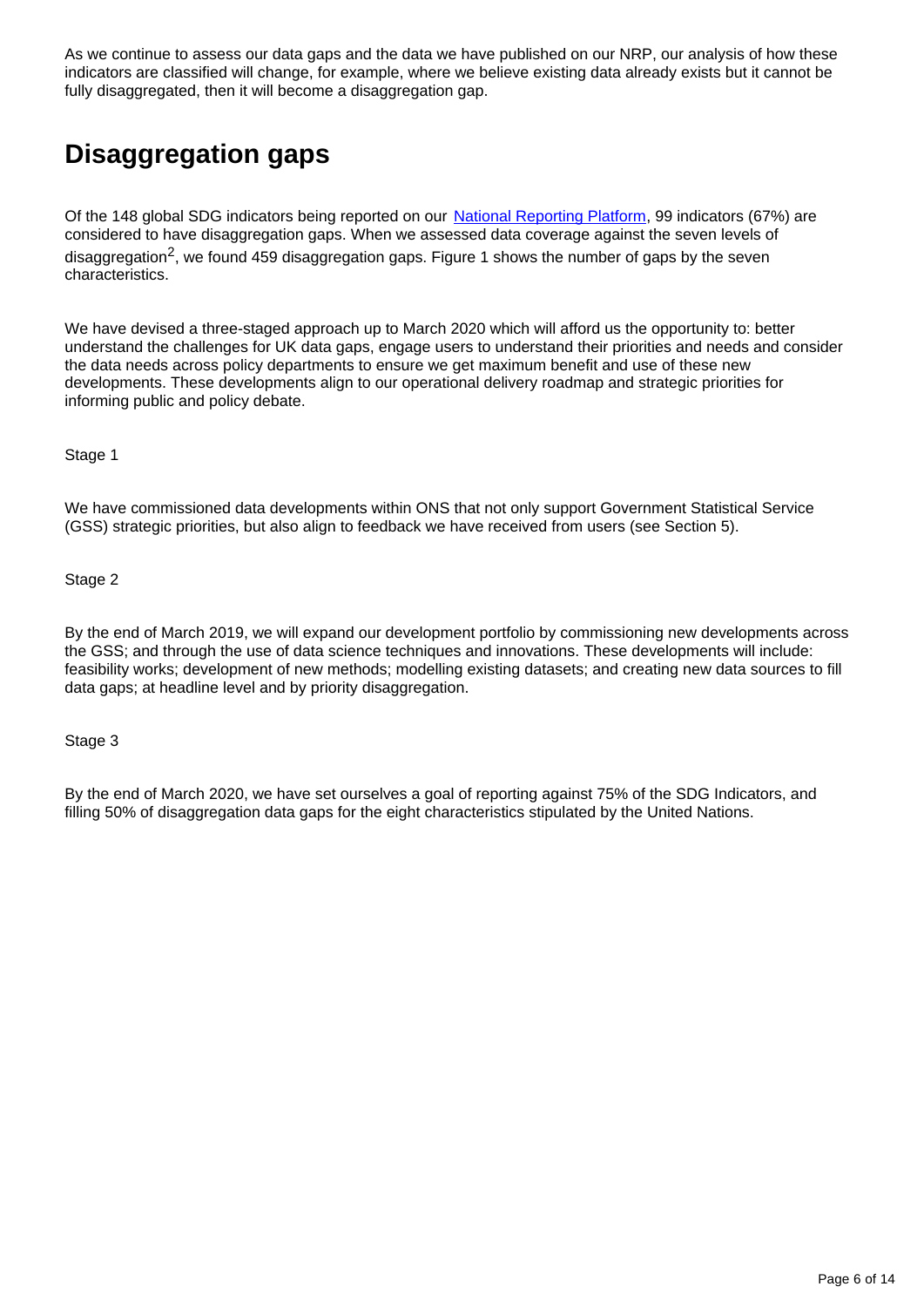#### **Figure 1: Number of disaggregation gaps for the reported indicators**

#### Figure 1: Number of disaggregation gaps for the reported indicators



#### **Source: Office for National Statistics**

#### **Notes:**

- 1. Total disaggregation gaps: 459
- 2. These figures include disaggregation gaps that are currently being sourced (approximately 15%).
- 3. As we continue to assess our data gaps and the data we have published on our National Reporting Platform, our analysis of how these indicators are classified will change to reflect our findings.
- 4. Statistics on race are not regularly collected in the UK, but further assessment is required before we can report on this characteristic.
- 5. Disaggregation gaps by geography includes indicators where data are provided at country levels (England and Wales) but not at the UK level.

With our commitment to the Leave No One Behind (LNOB) we aspire to provide disaggregated data for all UK data sources, where relevant.

#### **What is new or different?**

We are committed to making our plans and priorities for filling UK data gaps towards the global SDG indicators open and transparent. We have shown this commitment by signing up to the Inclusive Data Charter. We are also hoping to share our experiences so that others can reuse our new methods and approaches, so that progress is accelerated across the statistical community.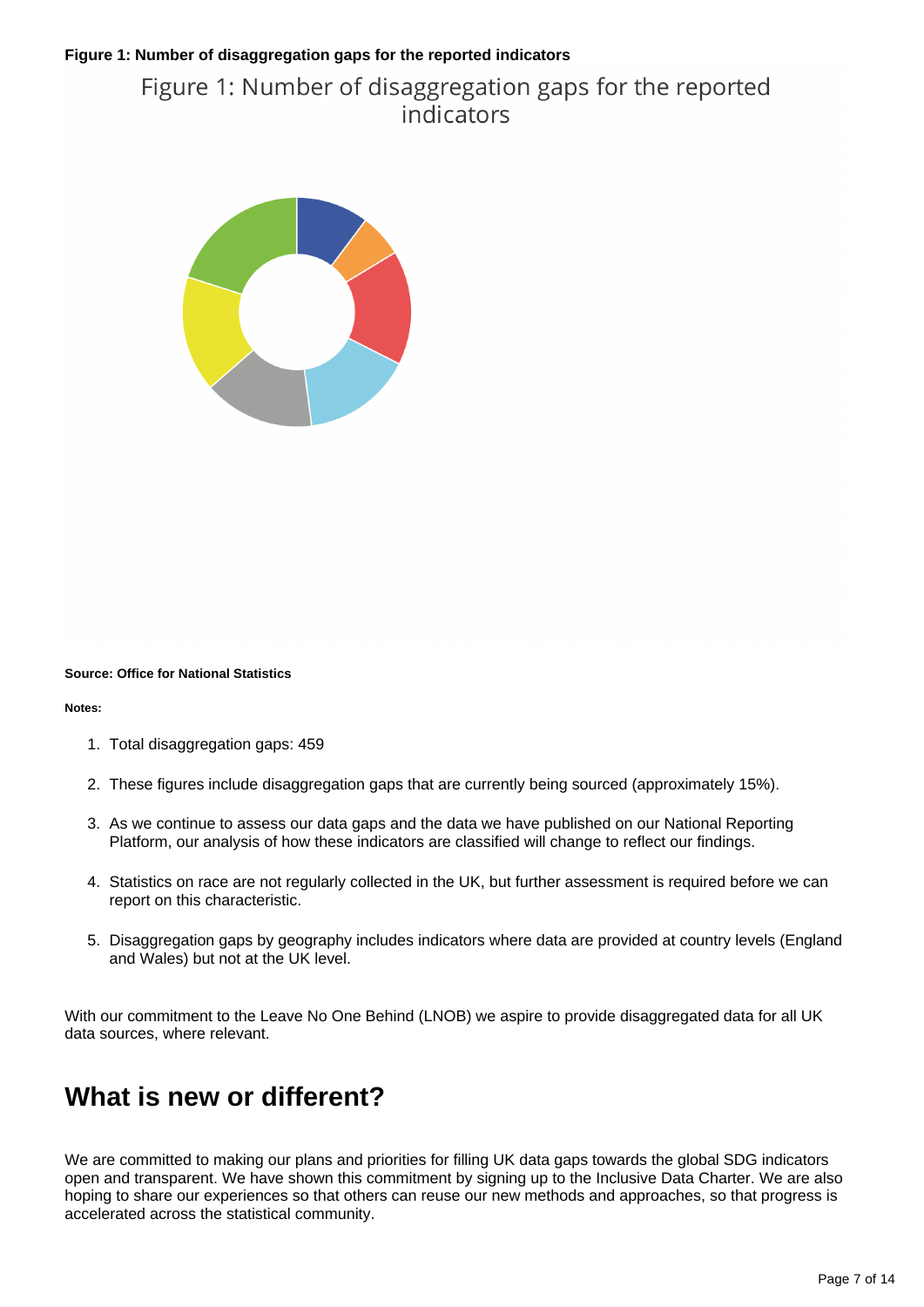#### **Note about what progress have we made?**

- 1. [UK data gaps: Inclusive Data Action Plan towards the global Sustainable Development Goal indicators](https://www.ons.gov.uk/economy/environmentalaccounts/articles/ukdatagapsinclusivedataactionplantowardstheglobalsustainabledevelopmentgoalindicators/2018-03-19), ONS March 2018
- 2. Statistics on race are not regularly collected in the UK, but further assessment is required before we can report on this characteristic.

# <span id="page-7-0"></span>**4 . Conclusion**

Through our data development work, we hope to be a leading example on open access data and data disaggregation for the 2030 Agenda. In this way, we aim to contribute both nationally and internationally to improved methods for those indicators without agreed methodologies and standards (Tier 3 indicators), and better data that reflect all in our society at both the national and local levels.

## <span id="page-7-1"></span>**5 . UK Inclusive Data Action Plan for the 2030 Agenda**

Table 1 is a high-level summary of our current portfolio of data developments which are supporting our efforts to fill data gaps and work towards the "leave no one behind" commitment by ensuring data can be disaggregated by the eight characteristics specified by the United Nations.

#### **Table 1: Inclusive Data Action Plan: Data developments to fill UK data gaps for the Sustainable Development Goals (SDG) indicators**

.tg {border-collapse:collapse;border-spacing:0;} .tg td{font-family:Arial, sans-serif;font-size:14px; padding:10px 5px;border-style:solid;border-width:1px;overflow:hidden;word-break:normal;bordercolor:black;} .tg th{font-family:Arial, sans-serif;font-size:14px;font-weight:normal;padding:10px 5px; border-style:solid;border-width:1px;overflow:hidden;word-break:normal;border-color:black;} .tg .tg-4a1m{font-size:10px;border-color:inherit;vertical-align:top}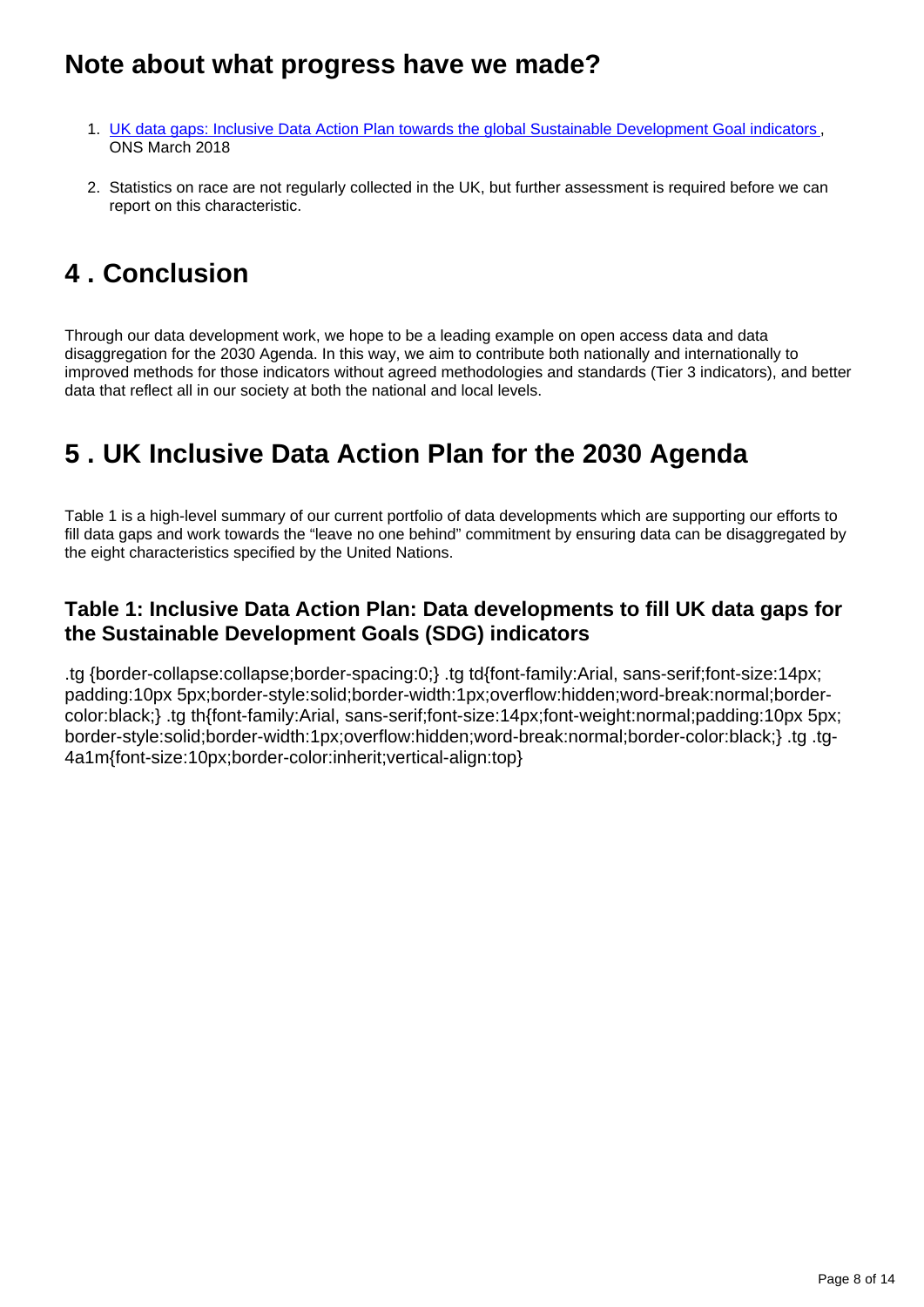| <b>Purpose</b>                                                                                                                                                                                                                                                                                                                                                                                                                                                                                                                                                                                                                                                           | Project                                                | <b>Development</b>                                                                                                                                                                                                                                                                                                         | <b>Timeframe</b>                                     | <b>Link to SDG</b><br>indicator(s)                      |
|--------------------------------------------------------------------------------------------------------------------------------------------------------------------------------------------------------------------------------------------------------------------------------------------------------------------------------------------------------------------------------------------------------------------------------------------------------------------------------------------------------------------------------------------------------------------------------------------------------------------------------------------------------------------------|--------------------------------------------------------|----------------------------------------------------------------------------------------------------------------------------------------------------------------------------------------------------------------------------------------------------------------------------------------------------------------------------|------------------------------------------------------|---------------------------------------------------------|
| 1. Geography coverage (UK priority)                                                                                                                                                                                                                                                                                                                                                                                                                                                                                                                                                                                                                                      |                                                        |                                                                                                                                                                                                                                                                                                                            |                                                      |                                                         |
| We held an open public<br>consultation last summer<br>where priority for our users<br>is disaggregation by<br>geographic levels.                                                                                                                                                                                                                                                                                                                                                                                                                                                                                                                                         | <b>ONS Esri</b><br>geography<br>accelorator<br>project | The UK is part of a<br><b>UN Statistics</b><br><b>Division and ESRI</b><br>project,<br>which aims to<br>demonstrate how<br>Esri applications<br>can<br>support countries<br>report on SDGs and<br>fill data gaps, using<br>earth observations<br>and satellite<br>imagery.                                                 | Short term.                                          | 9.3.1, 9.11,<br>11.3.1 and<br>11.6.2                    |
| It is our ambition to go down<br>to small area statistical<br>geographies, the Output<br>Area hierarchy, as well as<br>breaking down by<br>geographic<br>classifications such as rural<br>or urban or the local<br>authority classification.                                                                                                                                                                                                                                                                                                                                                                                                                             |                                                        |                                                                                                                                                                                                                                                                                                                            |                                                      |                                                         |
| ONS is a member of the<br><b>Geospatial Working Group</b><br>of the United Nations Inter-<br><b>Agency and Expert Group</b><br>(UN IAEG), which is<br>considering the<br>availability of global<br>geospatial datasets and<br>identifying spatial<br>methodology that could be<br>used to provide<br>disaggregated data. ONS<br>also worked on the<br>development of the Global<br><b>Statistical Geospatial</b><br>Framework $-$ a set of<br>principles developed by the<br>UN Expert Group on the<br>Integration of Statistics and<br>Geospatial Information (UN<br>EG-ISGI) to support the use<br>of geospatial data within the<br>sustainable development<br>agenda. |                                                        | The outcomes from<br>this project will be<br>published in<br>Summer 2018<br>and embedded in<br>our National<br>Reporting Platform.                                                                                                                                                                                         |                                                      |                                                         |
|                                                                                                                                                                                                                                                                                                                                                                                                                                                                                                                                                                                                                                                                          | <b>ONS SDGs</b><br>funded<br>geography<br>post         | This post holder will Short to long<br>work to improve the term.<br>geographic<br>coverage of UK<br>SDGs data, fill data<br>gaps through the<br>development of<br>new data sources<br>or methods and<br>carry out spatial<br>analysis to support<br>our reporting on<br>SDGs.<br><b>Future milestones</b><br>to be agreed. | Provide data<br>by March<br>2019.                    | Work will start<br>with: 3.5.2,<br>6.6.1 and<br>11.7.1. |
|                                                                                                                                                                                                                                                                                                                                                                                                                                                                                                                                                                                                                                                                          | ONS and<br>Ordnance                                    | This project is<br>looking to fill data<br>Survey project gaps at headline<br>level for<br>environment-related<br>SDG indicators and<br>to further<br>disaggregate data<br>by geography. A<br>workshop was held<br>in June to discuss<br>workplan of projects<br>and agree<br>deliverables.                                | Short to long<br>term.<br>Timelines to<br>be agreed. | 9.1.1, 11.3.1,<br>11.7.1, and<br>15.1.1.                |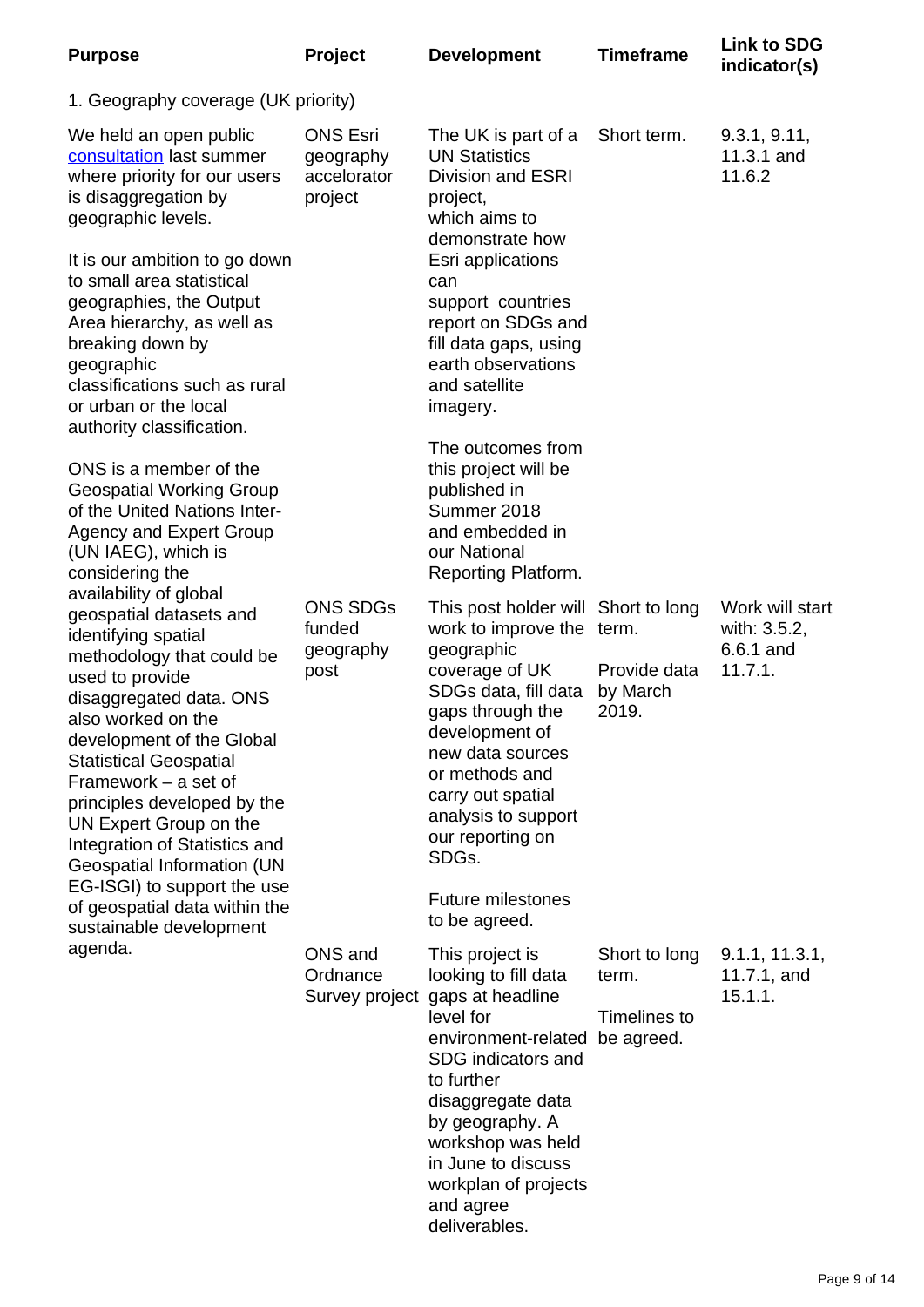#### 2. Ageing-related statistics and age-disaggregated data (UK priority)

| As the proportion of the<br>world's population in the<br>older ages continues to<br>increase, the need for<br>improved information and<br>analysis of population<br>ageing becomes pressing.<br>Furthermore,<br>implementation of the 2030<br>Agenda for Sustainable<br>Development and the<br>pledge to leave no one<br>behind require timely and<br>reliable data across all ages.<br>In March 2018, the UN<br><b>Statistics Commission form</b><br>a new city group, the<br><b>Titchfield Group.</b>                                                                                         | <b>Titchfield City</b><br>group on<br>ageing                       | This group will<br>contribute to and<br>build upon<br>international<br>standards and<br>methods for the<br>compilation of<br>ageing-related<br>statistics and age-<br>disaggregated data,<br>by reviewing and<br>extending existing<br>advances and by<br>enlisting expertise<br>from various<br>countries as well as<br>the international,<br>academic and non-<br>profit sectors<br>concerned with<br>ageing-related<br>statistics and age-<br>disaggregated data. | Long term<br>work.<br>Timelines to<br>be agreed.                                                                                                                                                | Disaggregation<br>by age relates<br>to most SDG<br>indicators.                                                                                       |
|-------------------------------------------------------------------------------------------------------------------------------------------------------------------------------------------------------------------------------------------------------------------------------------------------------------------------------------------------------------------------------------------------------------------------------------------------------------------------------------------------------------------------------------------------------------------------------------------------|--------------------------------------------------------------------|----------------------------------------------------------------------------------------------------------------------------------------------------------------------------------------------------------------------------------------------------------------------------------------------------------------------------------------------------------------------------------------------------------------------------------------------------------------------|-------------------------------------------------------------------------------------------------------------------------------------------------------------------------------------------------|------------------------------------------------------------------------------------------------------------------------------------------------------|
| 3. Disability status (UK priority)                                                                                                                                                                                                                                                                                                                                                                                                                                                                                                                                                              |                                                                    |                                                                                                                                                                                                                                                                                                                                                                                                                                                                      |                                                                                                                                                                                                 |                                                                                                                                                      |
| The UK Department for<br><b>International Development</b><br>(DFID), along with co-hosts<br>the International Disability<br>Alliance and the<br>Government of Kenya will<br>host the first-ever Global<br>Disability Summit in London<br>24 July 2018.<br>The purpose of the Forum is<br>to leverage the opportunity<br>to amplify the perspectives<br>and participation of persons<br>with disabilities, through<br>their individual participation<br>and that of representative<br>organisations. It is also to<br>highlight current issues<br>relevant to the global<br>disability movement. | Project to<br>improve<br>disability data<br>for SDG<br>indicators. | We have begun to<br>improve data<br>coverage for<br>disability status by<br>publishing<br>disaggregated data<br>for four SDG<br>indicators flagged<br>by the Department<br>for Work and<br>Pensions (DWP) as<br>a priority.<br>We are continuing<br>to work with data<br>experts to see if<br>their microdata can<br>be further broken<br>down by disability<br>status, for example<br>for labour market<br>statistics.                                              | Short to long<br>term.<br>Work to<br>disaggregate<br>4 indicators<br>(as specified<br>by DWP) is<br>now complete<br>and all the 4<br>indicators<br>have been<br>disaggregated<br>by disability. | Disaggregation<br>by disability is<br>relevant to most<br>SDG indicators.<br>Four priority<br>indicators:<br>8.5.1, 16.1.3,<br>16.1.4 and<br>16.7.2. |

4. Migratory status (UK priority)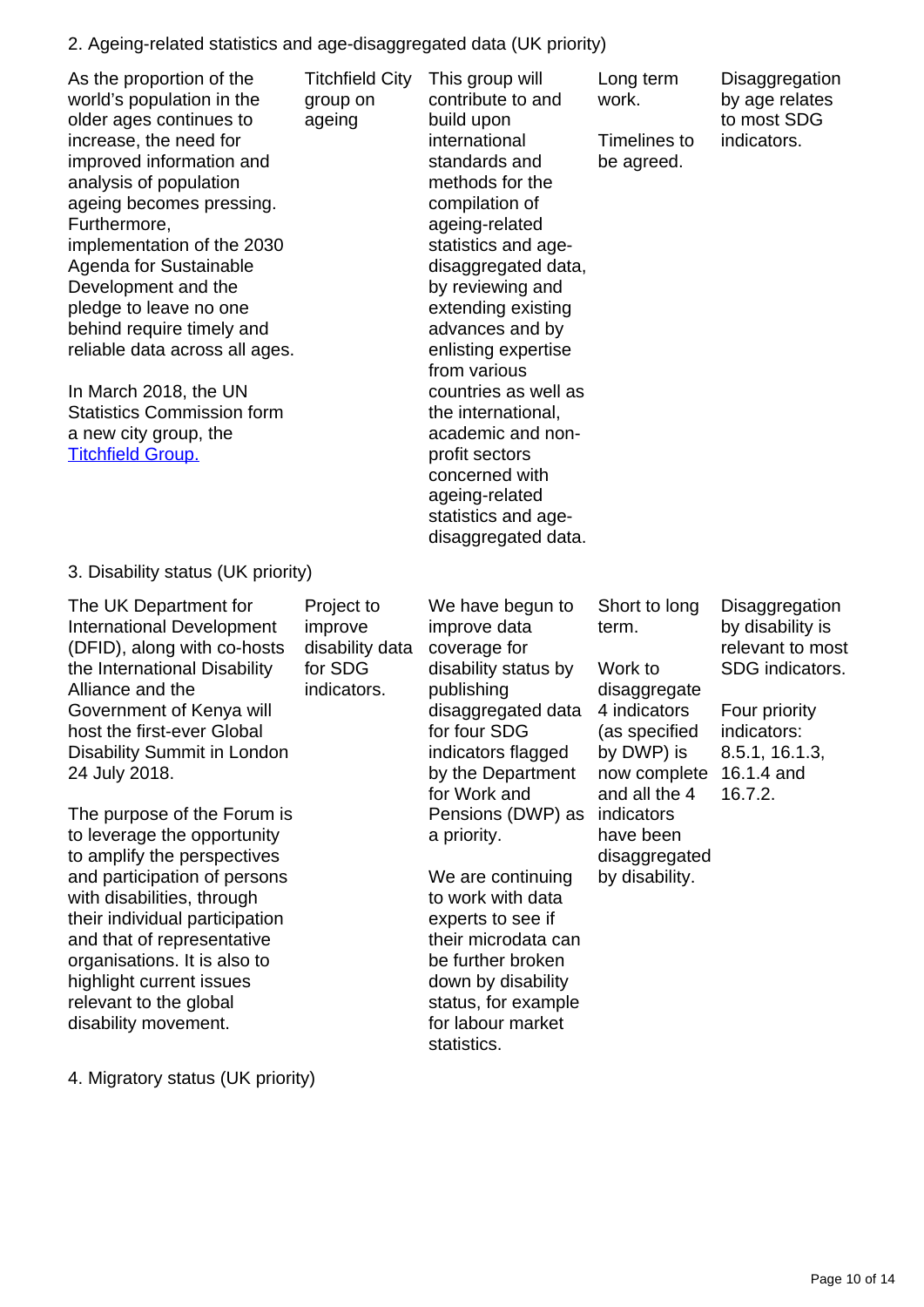The SDG team will work with the ONS Migration Statistics team who are looking to develop alternative data sources to improve the evidence base for international migration.

 This work is part of an ambitious programme, across the UK Government Statistical Service (GSS), looking to improve international migration data, particularly around the impact of international migration on society and the economy, at national and local levels.

5. Topic-related developments

ONS and the Department for Rural have bee methods services, the relativ services s natural capital ac consister the signifi and can h of ecosys developm valuation and envir be preser unit, raisi the econd significan capital.

Project to improve migration reporting for SDG indicators.

ONS Migration **Statistics** developments will assist us in reporting migratory disaggregation of some of the SDGs. Data delivery to begin by March 2019.

Timelines to be agreed.

Migratory status is specifically mentioned in indicators 8.8.1, 8.8.2 and 10.7.1.

such

| I the Department      | Natural | In co-operation with Long term     |                | <b>Natural Capital</b> |
|-----------------------|---------|------------------------------------|----------------|------------------------|
| Affairs (Defra)       |         | Capital Project the Department for | Project(s)     | work links to          |
| n developing          |         | Environment, Food                  |                | many SDG               |
| to value these        |         | and Rural Affairs                  | Natural        | indicators such        |
| aiming to highlight   |         | (Defra), the                       | Capital        | as 11.7.1 and          |
| ve importance of      |         | developing of                      | accounts       | 15.4.2                 |
| provided by the UK'   |         | Natural Capital                    | have set out a |                        |
| assets. Natural       |         | accounts will inform               | 2020           |                        |
| ccounts offer a       |         | some of the SDG                    | Roadmap,       |                        |
| nt way of looking at  |         | indicators. Natural                | which shows    |                        |
| icance of nature      |         | assets provide a                   | a workplan of  |                        |
| help identify drivers |         | wide range of                      | the accounts   |                        |
| stem change. The      |         | ecosystem services                 |                |                        |
| nent of monetary      |         | that make human                    |                |                        |
| allows economic       |         | life possible: the                 |                |                        |
| onmental data to      |         | food we eat, the                   |                |                        |
| nted in a consistent  |         | water we drink and                 |                |                        |
| ng awareness of       |         | less visible services              |                |                        |
| omic and social       |         | such as climate                    |                |                        |
| ice of natural        |         | regulation and the                 |                |                        |
|                       |         | inspiration we take                |                |                        |
|                       |         | from wildlife and the              |                |                        |

natural environment.

Page 11 of 14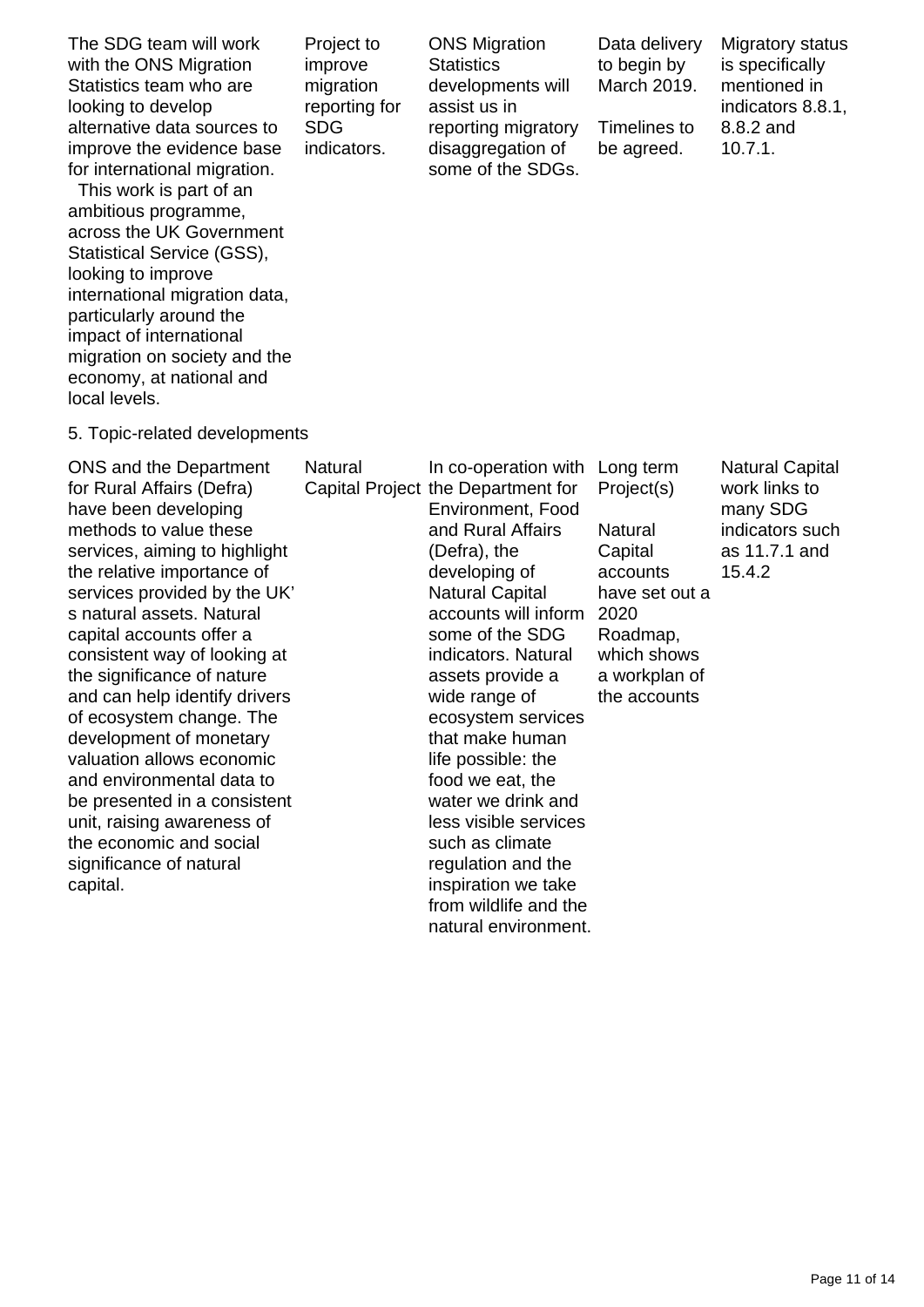| Housing Stock Analytical,<br>Wales<br>Data developments to fill<br>data gaps in Housing<br><b>Conditions evidence. Priority</b><br>areas to supplement in the<br><b>Welsh Housing Conditions</b><br>Survey and enhance the<br><b>HSAR</b> are:<br>• basic property<br>characteristics (dwelling<br>size, type, construction type<br>and age)<br>• household characteristics<br>(household structure,<br>equalities characteristics,<br>occupant status and income)<br>• energy use characteristics<br>(energy efficiency<br>installations, non-grid fuels,<br>households in fuel poverty)<br>• disabled access |                                    | The SDGs team is<br>collaborating with<br>the Welsh<br>Government and<br>ONS data experts<br>to develop new<br>methods and data<br>sources for<br>assessing the<br>housing conditions<br>of homes in Wales.           | Long term<br>Delivered by<br><b>July 2019</b> | 11.1.1.                                       |
|----------------------------------------------------------------------------------------------------------------------------------------------------------------------------------------------------------------------------------------------------------------------------------------------------------------------------------------------------------------------------------------------------------------------------------------------------------------------------------------------------------------------------------------------------------------------------------------------------------------|------------------------------------|-----------------------------------------------------------------------------------------------------------------------------------------------------------------------------------------------------------------------|-----------------------------------------------|-----------------------------------------------|
| We contacted government<br>departments to find out what<br>areas future gaps work<br>should prioritise to align with Government<br>strategic priorities.                                                                                                                                                                                                                                                                                                                                                                                                                                                       | Strategic<br>priorities for<br>the | We are undertaking<br>scoping work to<br>determine what<br>data currently exist,<br>where there may be<br>gaps and possible<br>new methods that<br>can be used to fill<br>data gaps and<br>report data for the<br>UK. | Not started<br>To be<br>determined.           | 2.1.2, 4.1.1.,<br>4.2.1., 4.5.1<br>and 4.7.1. |
| 6. ONS collaborations                                                                                                                                                                                                                                                                                                                                                                                                                                                                                                                                                                                          |                                    |                                                                                                                                                                                                                       |                                               |                                               |
| We are working closely with<br>the Data Science Campus<br>(the campus). The Campus'<br>remit is to explore innovative<br>new data sources, new tools<br>and new technologies, to<br>inform our understanding of<br>the UK economy, people<br>and society. It carries out                                                                                                                                                                                                                                                                                                                                       | with the<br>Campus                 | Collaborations The Campus is<br>supporting the UK's<br>work on SDGs by<br>exploring the<br>potential of new<br>data sources and<br>techniques to fill the<br>data gaps in<br>housing quality and                      | Short to long<br>term.                        | 2.1.2 and 11.1.1                              |

access to services.

short (six months or less) prototyping projects.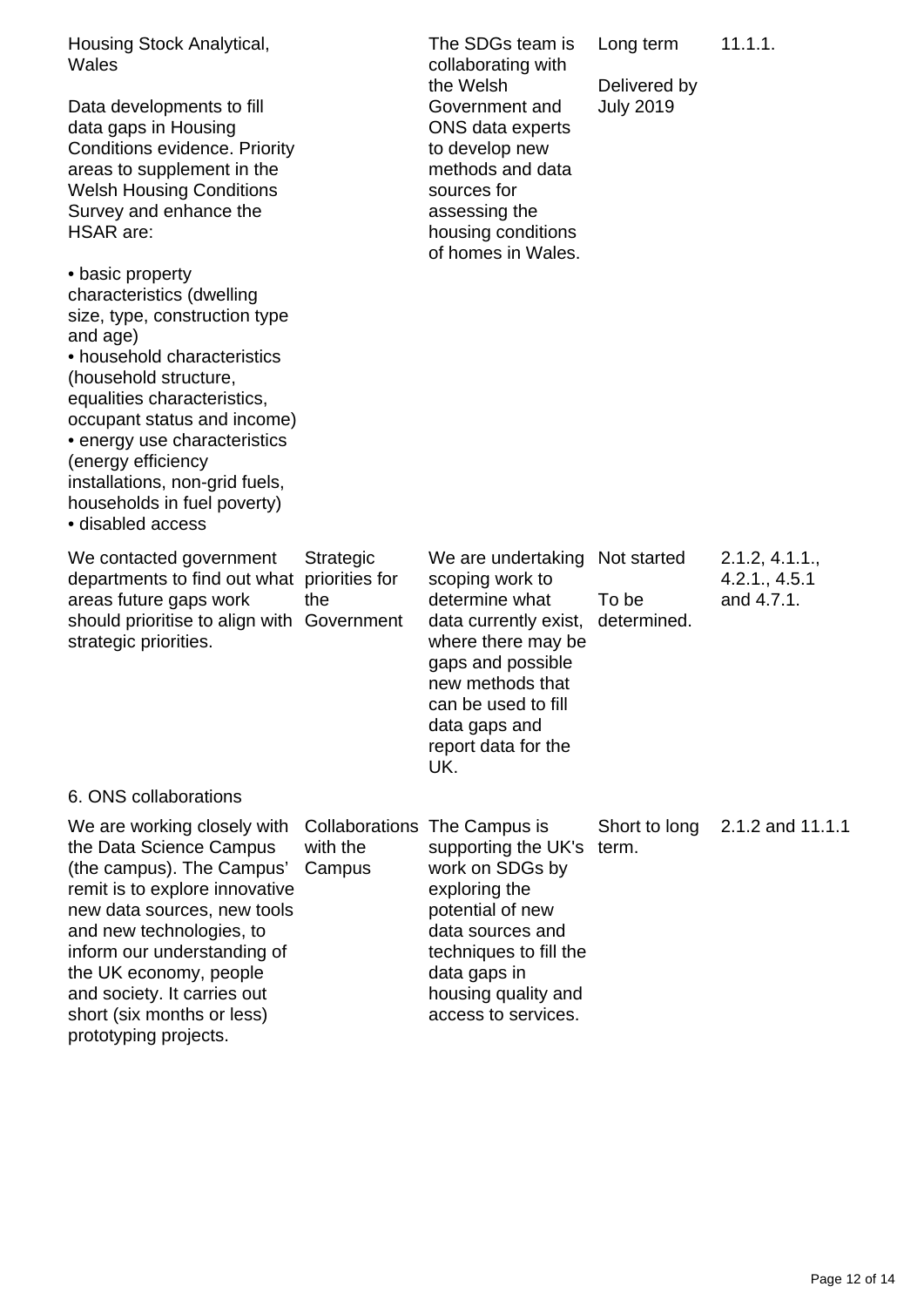ONS has recently undertaken an audit of sources across government and more widely which include data on the nine protected characteristics (age, disability, gender reassignment, race, religion or belief, sex, sexual orientation, marriage and civil partnership, and pregnancy and maternity) of the Equality Act 2010. This audit is intended to provide a more coherent picture of inequalities data and evidence for these groups and will be highlighting where there are gaps for characteristics and sections of the population, and in terms of the granularity of the data coverage (topics, geography, and so on) and its timeliness. audit

**ONS Inequalities**  We are working closely to ensure that data and evidence relating to the protected characteristics that align to SDG disaggregations, such as age, disability, race and sex are jointly developed so that new data sources and methods can benefit both work programmes and escalate efforts for disadvantaged or discriminated groups.

Medium to long term.

**Disaggregations** by the protected characteristics will be relevant to most of the SDG indicators.

## **Notes about UK Inclusive Data Action Plan for the 2030 Agenda**

1. ONS experts include the Data Science Campus and Data as a Service; both of which use new technologies to develop new data sources.

# <span id="page-12-0"></span>**6 . Annex A**

#### **Criteria for the prioritisation of data developments**

We are responsible for working with all users, including topic experts to develop new data sources and methods that can be used to report UK progress towards the global Sustainable Development Goals (SDGs). While all global goals, targets and indicators are to be treated with equal importance, we must start somewhere. So far, we have prioritised the collection of data at a headline level, from within government and international agencies reporting to the United Nations. We have then applied the following criteria to prioritise data developments: